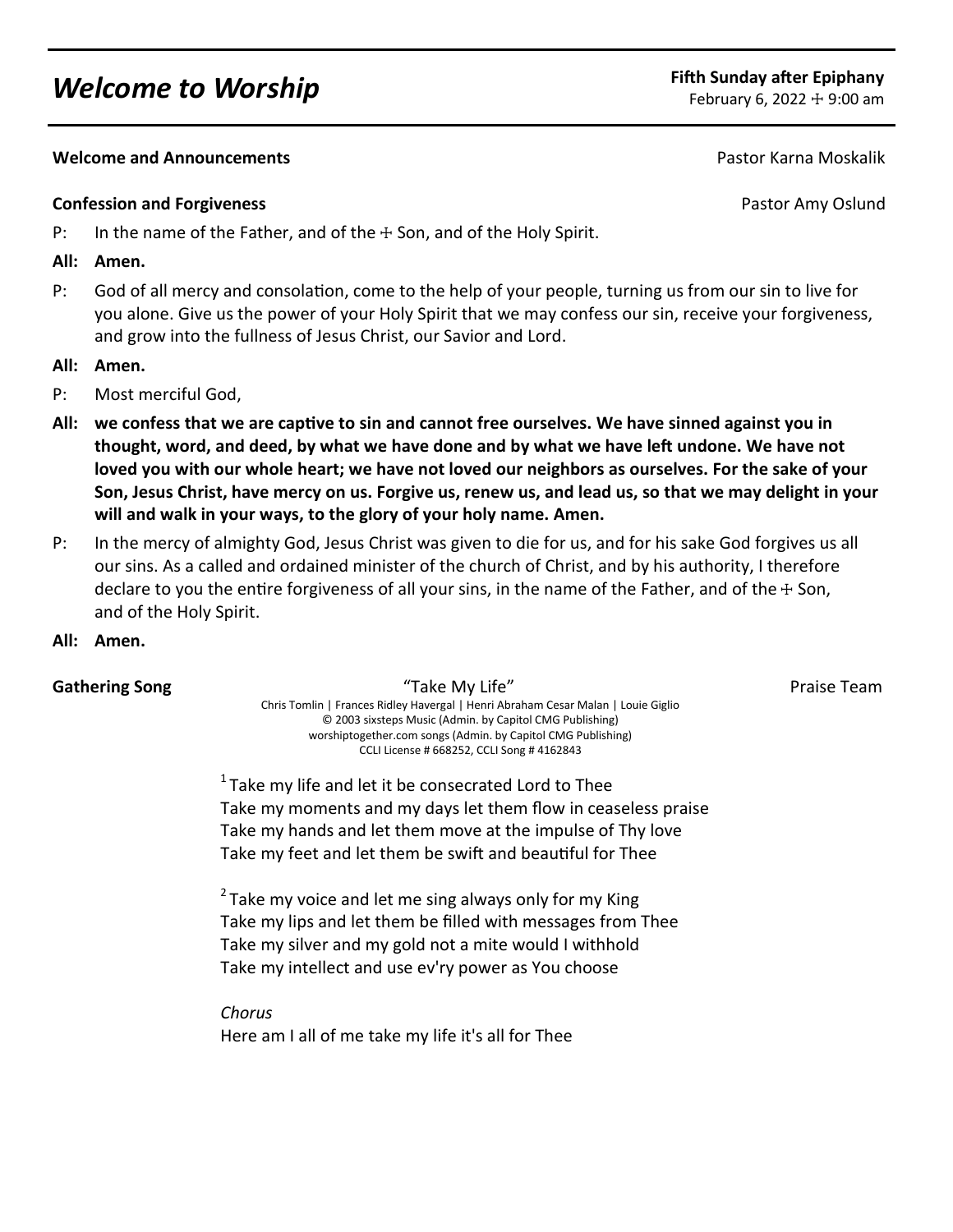L: The grace of our Lord Jesus Christ, the love of God, and the communion of the Holy Spirit be with you all.

# **All: And also with you.**

### **Prayer of the Day**

### *Let us pray.*

**Most holy God, the earth is filled with your glory, and before you angels and saints stand in awe. Enlarge our vision to see your power at work in the world, and by your grace make us heralds of your Son, Jesus Christ, our Savior and Lord. Amen.**

| <b>Musical Offering</b> |  |
|-------------------------|--|
|                         |  |

**Musical Offering** "Morning Has Broken" JuBellate Arr. Sandra Eithun

<sup>1</sup>Once while Jesus was standing beside the lake of Gennesaret, and the crowd was pressing in on him to hear the word of God, <sup>2</sup>he saw two boats there at the shore of the lake; the fishermen had gone out of them and were washing their nets. <sup>3</sup>He got into one of the boats, the one belonging to Simon, and asked him to put out a little way from the shore. Then he sat down and taught the crowds from the boat. "When he had finished speaking, he said to Simon, "Put out into the deep water and let down your nets for a catch." <sup>5</sup>Simon answered, "Master, we have worked all night long but have caught nothing. Yet if you say so, I will let down the nets." <sup>6</sup>When they had done this, they caught so many fish that their nets were beginning to break. <sup>7</sup>So they signaled their partners in the other boat to come and help them. And they came and filled both boats, so that they began to sink. <sup>8</sup>But when Simon Peter saw it, he fell down at Jesus' knees, saying, "Go away from me, Lord, for I am a sinful man!" <sup>9</sup>For he and all who were with him were amazed at the catch of fish that they had taken;  $^{10}$ and so also were James and John, sons of Zebedee, who were partners with Simon. Then Jesus said to Simon, "Do not be afraid; from now on you will be catching people." <sup>11</sup>When they had brought their boats to shore, they left everything and followed him.

# **Offering**

 *Give by check, text (833-970-0714), online or mobile app — See DONATE on website: www.oslcstillwater.org*

# **Apostles' Creed** Chad Larson

**I believe in God, the Father almighty, creator of heaven and earth.** 

**I believe in Jesus Christ, God's only Son, our Lord, who was conceived by the Holy Spirit, born of the virgin Mary, suffered under Pontius Pilate, was crucified, died, and was buried; he descended to the dead. On the third day he rose again; he ascended into heaven, he is seated at the right hand of the Father, and he will come to judge the living and the dead.** 

**I believe in the Holy Spirit, the holy catholic church, the communion of saints, the forgiveness of sins, the resurrection of the body, and the life everlasting. Amen.**

# **Greeting** Darla Goble



**Gospel** Luke 5:1-11

**Message** Pastor Karna Moskalik